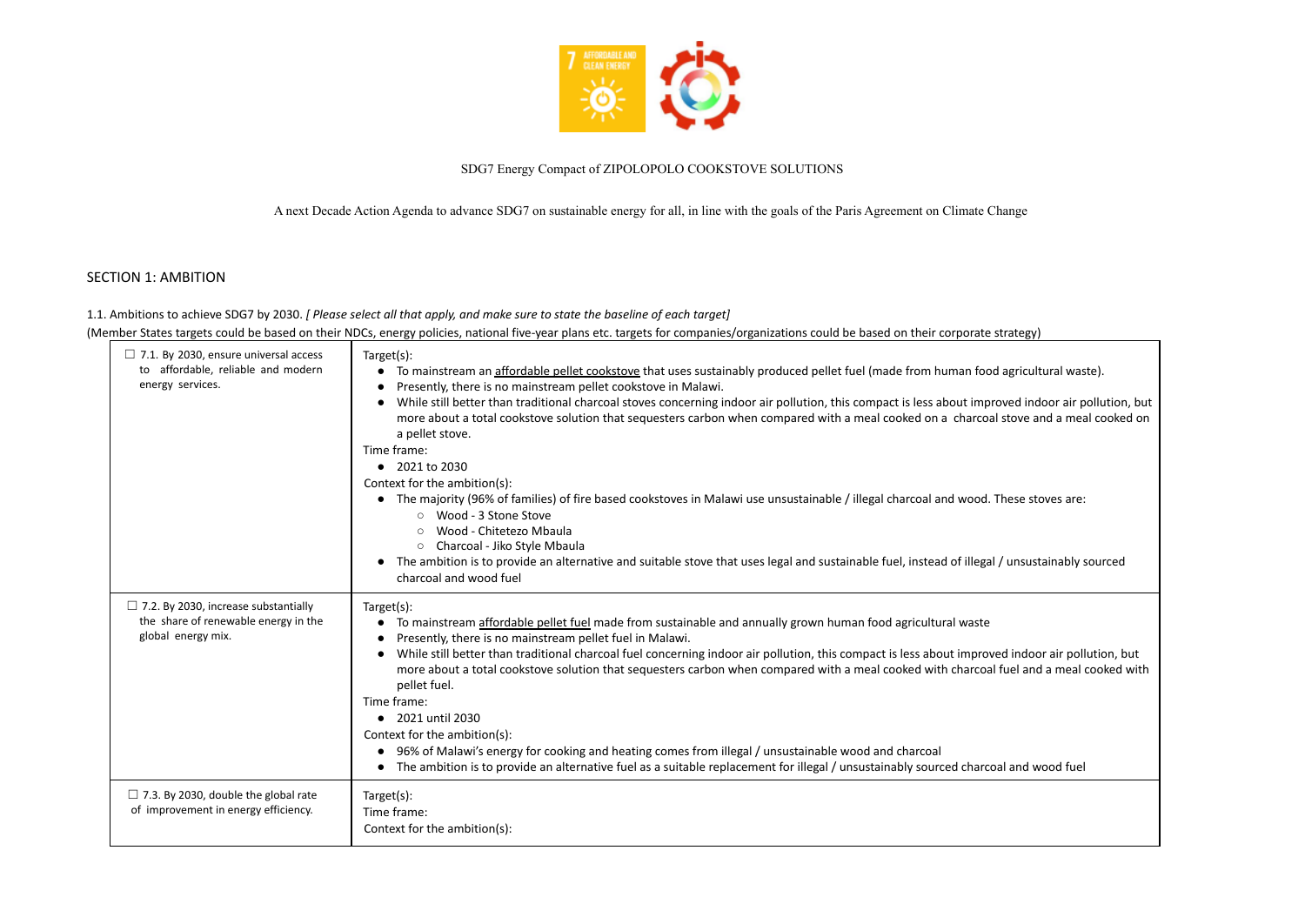| $\Box$ 7.a. By 2030, enhance international<br>cooperation to facilitate access to clean<br>energy research and technology,<br>including renewable energy, energy<br>efficiency and advanced and cleaner<br>fossil-fuel<br>technology, and promote investment<br>in energy infrastructure and clean<br>energy technology.                                   | Target(s):<br>Time frame:<br>Context for the ambition(s): |
|------------------------------------------------------------------------------------------------------------------------------------------------------------------------------------------------------------------------------------------------------------------------------------------------------------------------------------------------------------|-----------------------------------------------------------|
| $\Box$ 7.b. By 2030, expand infrastructure and<br>upgrade technology for supplying<br>modern and sustainable energy<br>services for all in developing countries,<br>in particular least developed countries,<br>small island<br>developing States, and land-locked<br>developing countries, in accordance<br>with their respective programs of<br>support. | Target(s):<br>Time frame:<br>Context for the ambition(s): |

1.2. Other ambitions in support of SDG7 by 2030 and net-zero emissions by 2050. [Please describe below e.g., coal phase out or reforming fossil fuel subsidies etc.]

- Target(s): ● Same as 7.1 and 7.2 above Time frame: ● Same as 7.1 and 7.2 above Context for the ambition(s):
	- Same as 7.1 and 7.2 above

*Start and end date* eady started & ending 2030

*Start and end date* eady started and ending 2030

# SECTION 2: ACTIONS TO ACHIEVE THE AMBITION

2.1. Please add at least one key action for each of the elaborated ambition(s) from section 1. *[Please add rows as needed].*

| Description of action (please specify for which ambition from Section 1)<br>Design and produce a cookstove, that financially competes with existing cookstoves that use illegal / unsustainable wood and charcoal                      | Start and end date<br>Already started & e |
|----------------------------------------------------------------------------------------------------------------------------------------------------------------------------------------------------------------------------------------|-------------------------------------------|
| Description of action (please specify for which ambition from Section 1)<br>Produce pellets, for this cookstove, made from annually grown agricultural human food waste (maize stalks and husks, groundnut shells, rice husks,<br>etc) | Start and end date<br>Already started and |
| Description of action (please specify for which ambition from Section 1)                                                                                                                                                               | Start and end date                        |
| Description of action (please specify for which ambition from Section 1)                                                                                                                                                               | Start and end date                        |

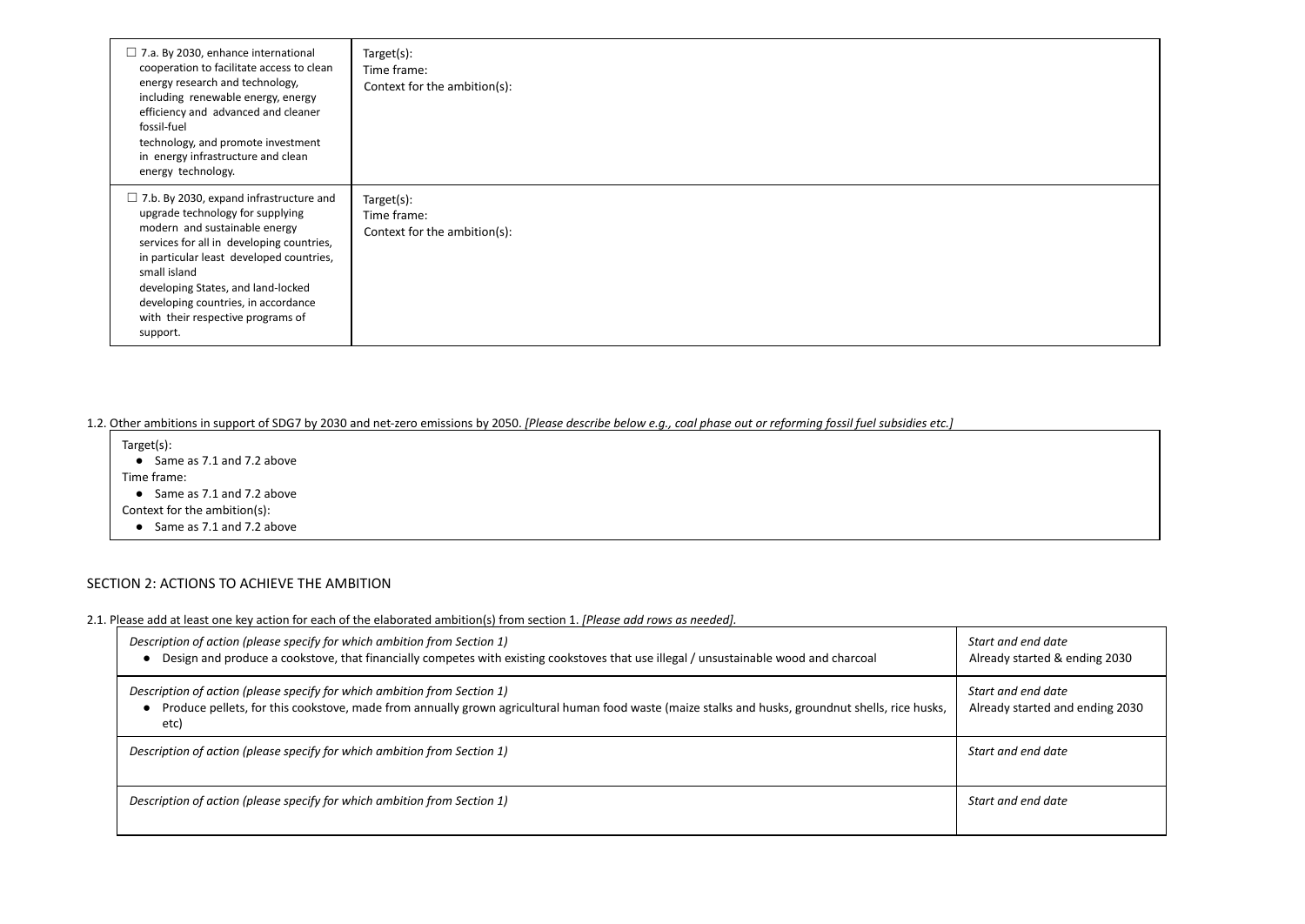# SECTION 3: OUTCOMES

## 3.1*.* Please add at least one measurable and time-based outcome for each of the actions from section 2. *[Please add rows as needed].*

| Outcome                                                                             | Date |
|-------------------------------------------------------------------------------------|------|
| Based upon 2 cooking sessions per day per stove (450g pellet fuel):                 |      |
| <b>Fuel Pellets</b>                                                                 |      |
| Year 2021 to 2021 - 10,000 kg total sales<br>$\circ$                                |      |
| Year 2022 to 2030 - 540,000 kg total sales<br>$\circ$                               |      |
| Pellet Stoves                                                                       |      |
| Year 2021 to $2022 - 61$ stoves total sales<br>$\circ$                              |      |
| Year 2021 to $2030 - 3,349$ stoves total sales<br>$\circ$                           |      |
| Starting with 61 stoves in 2021 and doubling every year till 2030<br>$\circ$        |      |
| ■ 2021 = 61 stoves, 2022 = 122 stoves, 2023 = 183 stoves  2030 total = 3,349 stoves |      |
|                                                                                     |      |

# SECTION 4: REQUIRED RESOURCES AND SUPPORT

4.1. Please specify required finance and investments for each of the actions in section 2.

- Services National media campaign to promote the cookstove solution @ US\$1,500 per month from now until 2030 approx. 108 months = US\$162,000
- Finance To buy and store 550 tons of pellets over a 9 year period US\$ 1.23 million
- Zipolopolo Cookstoves Solutions has made the investment of:
	- Responding to the global call to provide solutions to reduce GHG emissions that are affecting climate change
	- Designing the cookstove, training local manufacturers how to make it (it is not a copy, it is an original) and already selling the first approx 100 units during 2021 as a proof of concept
	- Establishing a pellet fuel supply chain from the farms (raw material) to the pelletiser (end product)
	- Establishing a cookstove supply chain using local market vendors
- To mainstream both the cookstove and the pellet fuel, Zipolopolo Cookstove Solutions needs investment for marketing and pellet fuel

4.2. [For countries only] In case support is required for the actions in section 2, please select from below and describe the required support and specify for which action.

*[Examples of support for Member States could include: Access to low-cost affordable debt through strategic de-risking instruments, capacity building in data collection; development of integrated energy plans and energy transition pathways; technical assistance, etc.]*

| $\Box$ Financing                   | Description |
|------------------------------------|-------------|
| $\Box$ In-Kind contribution        | Description |
| $\Box$ Technical Support           | Description |
| $\Box$ Other/Please specify $\Box$ | Description |

SECTION 5: IMPACT

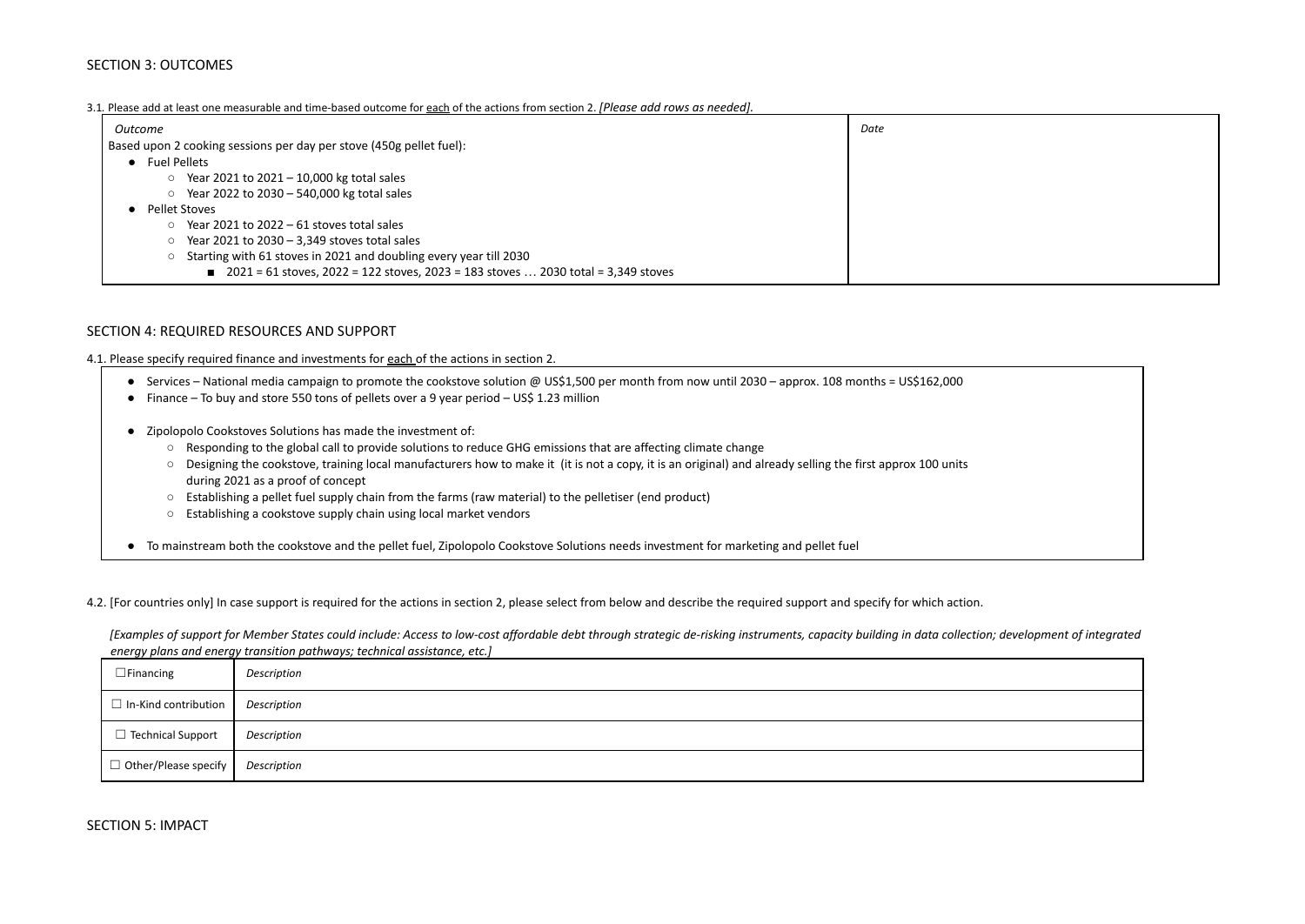5.1. Countries planned for implementation including the number of people potentially impacted.

Malawi

- 3,349 Zipolopolo Pellet Stoves x average Malawi household size of 4.4 = 14,734 impacted people.
- 1 Zipolopolo Pellet fuel bag of 225 g has the firepower to cook a meal for 4 to 6 people (see [video](https://youtu.be/7uHPlD4f3jQ) on how it is done https://youtu.be/7uHPlD4f3jQ)
- 5.2. Alignment with the 2030 Agenda for Sustainable Development Please describe how each of the actions from section 2 impact advancing the SDGs by 2030. *[up to 500 words, please upload supporting strategy documents as needed]*

Malawi

- SDG 7.1
	- Provide an affordable and sustainable end to end solution (biomass pellet based cookstove appliance and fuel service)
	- This urban / peri urban market segment is very price sensitive. Both the pellet stove and the pellet fuel compete favourably with wood/charcoal stoves and wood/charcoal fuel
		- Stove Costs
			- [Zipolopolo](https://youtu.be/7uHPlD4f3jQ) pellet stove retails for K5,000 (approx US\$5.90)
			- Jiko style [charcoal](https://www.alamy.com/stock-photo-a-man-cooking-on-a-charcoal-stove-on-the-zomba-plateau-in-malawi-africa-81044761.html) stove retails for about K4,500 (approx US\$5.30)
			- [Chitetezo](https://malawi24.com/2017/07/31/distribute-free-chitetezo-mbaula/) mbaula wood stove retails for about K3,500 (approx US\$4.10)
		- Fuel Costs
			- Legal and sustainable Zipolopolo pellet fuel retails for US\$525 per ton
			- Legal and sustainable charcoal fuel retails for about US\$730 per ton
			- Illegal and unsustainable charcoal fuel (17% of Malawi households) retails for about US\$1,180 per ton
			- Illegal and unsustainable wood fuel (79% of Malawi households) retails for about US\$100 per ton
		- 2018 census showed about 4 million households in Malawi
- SDG 7.2
	- Invest further into the biomass waste supply chain to produce more pellet fuel by leveraging the need to convert 96% of Malawian cookstove families from unsustainable / illegal wood and charcoal fuels
	- This biomass waste is sourced from farms producing food for human consumption
- Sources
	- [Malawi](https://malawi.unfpa.org/sites/default/files/resource-pdf/2018%20Malawi%20Population%20and%20Housing%20Census%20Main%20Report%20%281%29.pdf) census 2018
	- UKAID / USAID MCHF [Project](https://www.resilience.mw/sites/default/files/2020-12/MCHF%20Activity%20Fact%20Sheet_Final_Sept2020.pdf)
- 5.3. Alignment with Paris Agreement and net-zero by 2050 Please describe how each of the actions from section 2 align with the Paris Agreement and national NDCs (if applicable) and support the net-zero emissions by 2050. *[up to 500 words, please upload supporting strategy documents as needed]*

And, for this reason, the negative effects of climate change are very significant to achieve SDG 7 goals from a biomass perspective, as our pellet fuel biomass is agriculturally produced human food farm waste (Malawi NDC Report - July 2021 - Page 9 / Section "Malawi's Climate Change Response").

## Malawi

In Malawi, you cannot have pellet fuel biomass "access to affordable, reliable, sustainable and modern energy for all" if the raw material cannot be grown due to:

- No rain
- Too much rain
- Poor soil
- Excessive heat

We have placed a lot of emphasis on the GHG emission suitability of the Zipolopolo Cookstove initiative as a GHG mitigation tool toward climate change.

3,349\*\* stoves x average tree saving of 11 small to medium hardwood trees per stove used twice per day = 36,834 trees saved per year (not cut down for wood/charcoal stove use)

Workings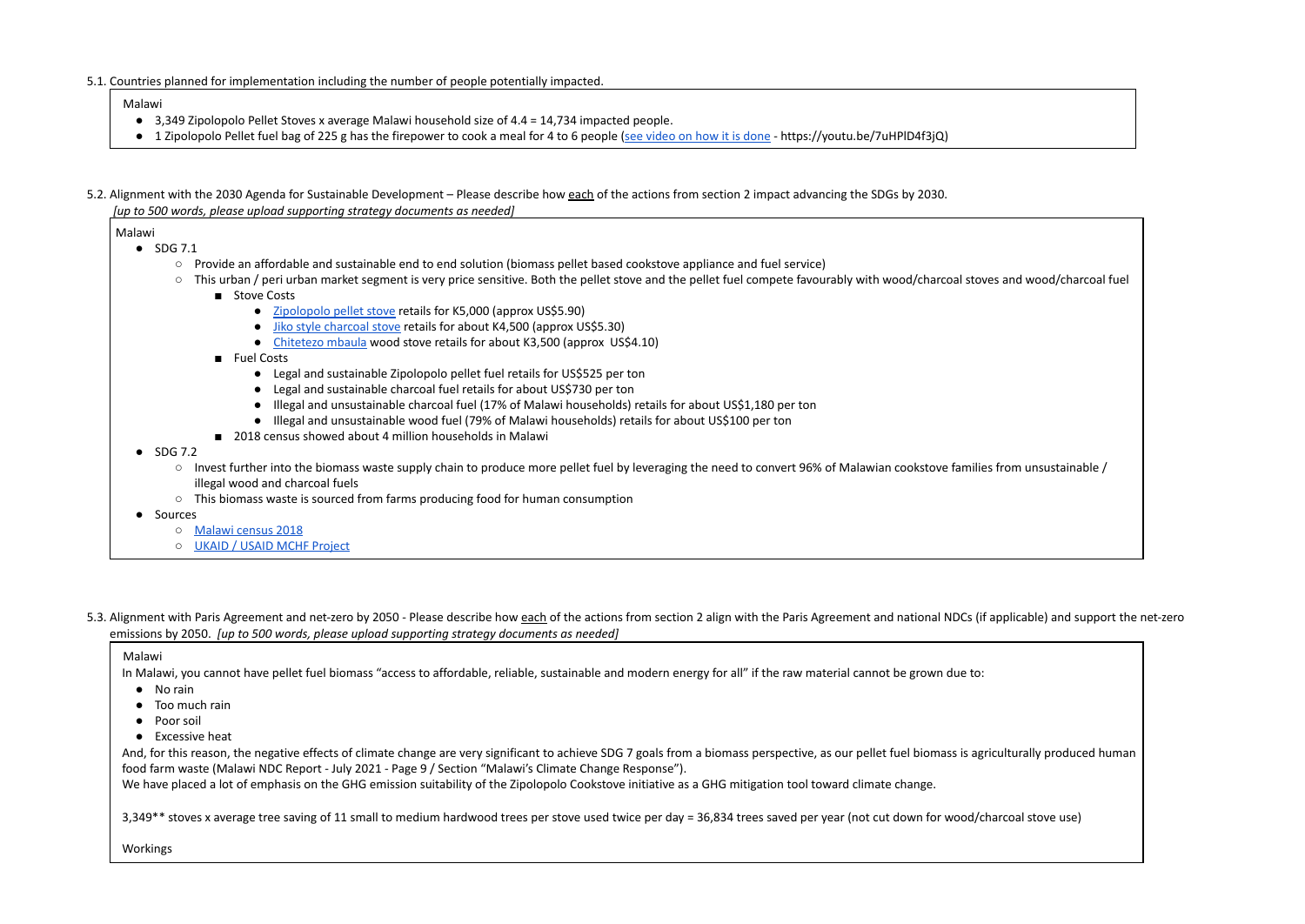- Average charcoal use, using a charcoal stove, per meal is 200 g x 2 meals per day = 400 g x 365 days = 146 kg.
- Village style (earth kilns) wood to charcoal conversion rate is about 10:1 (10 kg wood makes about 1 kg charcoal)
- Therefore, 146 kg of charcoal requires 1,460 kg of dry tree.
- A live tree is about 35% water (excluding roots or about 50% with roots); therefore 1,460 kg dry tree is about 2,246 kg of live tree.
- 2,246 kg of live tree is about 11 small to medium mature hardwood trees.
- \*\* at year end 2030

Paris Agreement Alignment - Nett Zero by 2050 - Malawi

- Trees
	- One mature small to medium forest hardwood tree that is cut down for charcoal would have absorbed about 21 kg of CO2 per year.
	- Therefore, one tree saved from being cut down will absorb about 21 kg CO2 per year.
	- If one pellet cookstove replaces one charcoal cookstove, then the Zipolopolo pellet cookstove project (of 3,349 stoves by 2030) can save the need to cut down 36,834 trees (otherwise used for wood or charcoal cookstove use).
	- 36,834 trees will absorb about 774 tCO2.

# ● Charcoal

- Almost all household cookstove charcoal in Malawi is from illegal and / or unsustainable natural hardwood forest sources.
- About 2.7 kg of CO2 is emitted when combusting 1 kg of charcoal (including the production of charcoal).
- $\circ$  1 stove using an average of 400 g charcoal per day (2 cooking sessions) will use about (0,40 kg x 365 days) 146 kg charcoal per year.
- If about 2.7 kg of CO2 is emitted when combusting 1 kg of charcoal (including the production of charcoal), then each stove will emit about 394 kg CO2 per year x 3,349 stoves per year = 1,320 tCO2 / year.

- Our pellets are made from annually grown dried agricultural human food waste, such as maize, rice, groundnuts, etc. This food will be grown whether we like it or not, so we may as well use the biomass waste as cookstove fuel.
- About 50% of the dry mass of biomass is carbon.
- 1 stove using an average of 450 g pellets per day (2 cooking sessions) will use about (0,45 kg x 365 days) 164 kg pellets per year.
- If about 50% is carbon, then each stove will emit about 82 kg per year x 3,349 stoves per year = 275 tCO2 / year.
- Therefore
	- Based on 3,349 pellet stoves replacing 3,349 charcoal stoves by 2030, we can calculate:
	- Charcoal Stoves
		- 774 tCO2 NOT absorbed due to tree cutting + 1,320 tCO2s = 2,094 tCO2 emitted into the atmosphere per year
	- Pellet Stoves
		- 774 tCO2 absorbed due to NO tree cutting + 275 tCO2 of pellet stove emissions = 499 tCO2 NOT emitted (negative) into the atmosphere per year (this excludes additional CO2 absorption from the annual crop when growing in the field)
	- Therefore
		- 1 x charcoal stove produces 0.62 tCO2 per year
		- 1 x pellet stove removes 0.15 tCO2 per year (assuming 1 charcoal stove is replaced by 1 pellet stove)
		- Or, 1 x pellet stove produces 0.082 tCO2 per year (assuming 1 pellet stove is used simultaneously with 1 charcoal stove)
- Nett Reduction in CO2
	- Unlicenced charcoal production and distribution is illegal in Malawi (although not enforced).
	- If enforced, or voluntarily, and 1 charcoal stove is replaced by 1 pellet stove, then:



# ● Pellets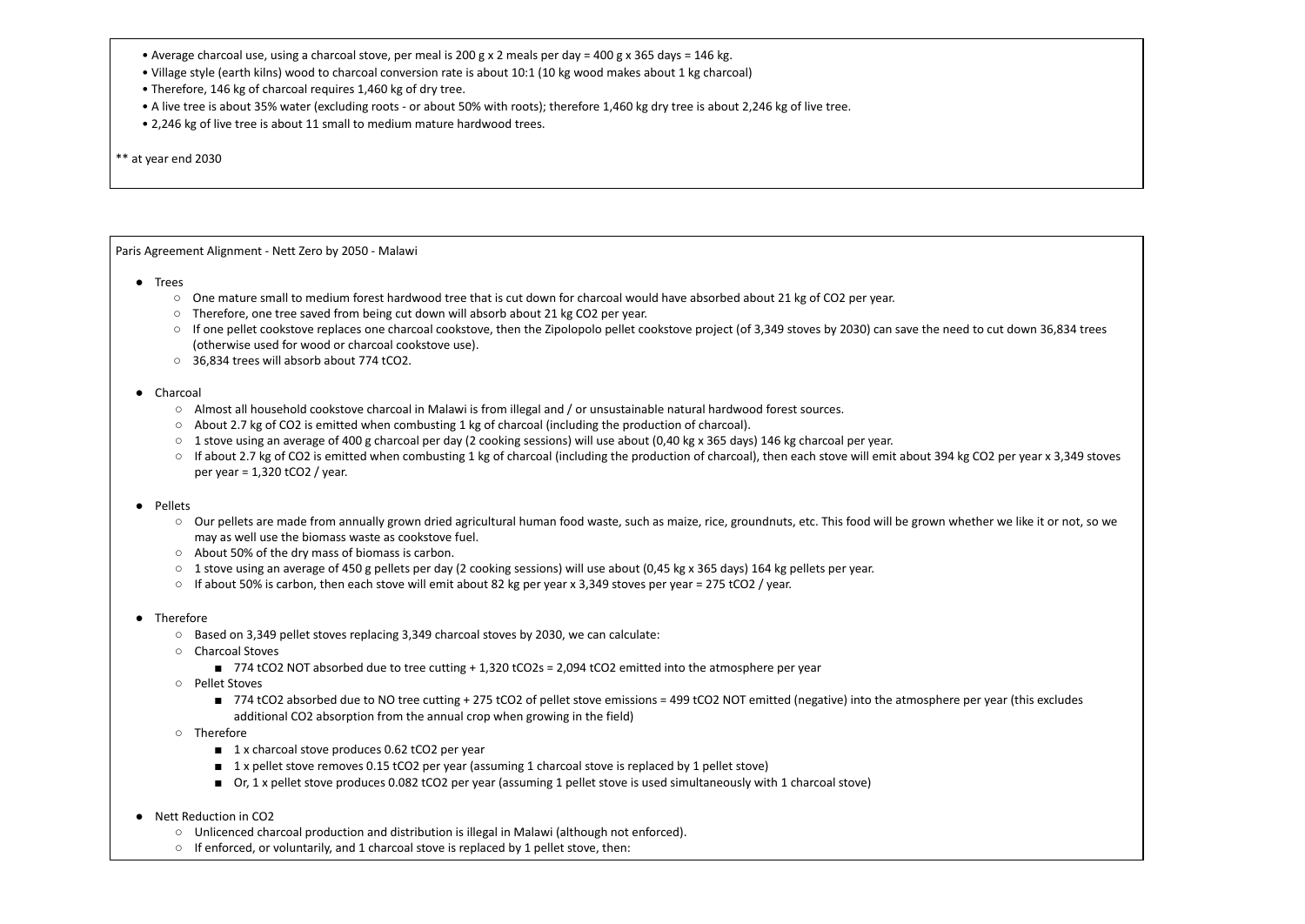- 3,349 pellet stoves will remove 499 tons of someone else's CO2 / year (better than nett zero carbon sequestration tool)
- 3,349 pellet stoves will save 2,094 tCO2 / year from being emitted by charcoal cookstoves
- 3,349 pellet stoves will have a total CO2 reduction 2,593 tons per year

# ● Financing

- Total funds requested for this project is US\$1,392,000.
- 3,349 cookstoves used twice per day = 6,698 [cooking](https://youtu.be/7uHPlD4f3jQ) sessions per year (1 pellet stove cooking session feeds 4 to 6 people).
	- Using charcoal, this will emit 2,094 tCO2 per year.
	- Using pellets, this will remove 499 tCO2 per year (compared to the charcoal stove equivalent)
- Funds requested for this project to be nett zero = US\$1,392,000 / 2,094 tCO2 = US\$665 per ton.
- Funds requested for this project to be 499 tCO2 below nett zero = US\$1,392,000 / 2,593 tCO2 = US\$537.00 per ton.
- Malawi NDC's
	- As per Malawi's updated NDC of July 2021 (see below), if all identified measures were funded by 2040, emission reductions are estimated at 51% at an expected cost of US\$46 billion (excluding FOLU).
	- Malawi's GHG emissions were estimated in 2017 to be 9.33 million tCO2.
	- Malawi's GHG emissions are estimated in 2040 to be 34.6 million tCO2.
	- A 51% reduction of 17.7 million tCO2 by 2040, at a cost of US\$46 billion.
	- This equates to a cost of US\$2,599 per ton (for a 51% reduction)
		- Analysis
			- Much higher than the cost of the Zipolopolo Cookstove solution
			- The Zipolopolo Cookstove solution exceeds nett zero to become a carbon sequestrator solution

## ● Sources

- [USDA,](https://www.fs.usda.gov/Internet/FSE_DOCUMENTS/stelprdb5269813.pdf) USA Water in tree's
	- - https://www.fs.usda.gov/Internet/FSE\_DOCUMENTS/stelprdb5269813.pdf
- Wood to charcoal conversion rates + Average Charcoal [Consumption](https://energypedia.info/wiki/Cooking_with_Charcoal) + CO2 in Charcoal Production
	- - https://energypedia.info/wiki/Cooking\_with\_Charcoal
- CO2 [Absorption](https://www.usda.gov/media/blog/2015/03/17/power-one-tree-very-air-we-breathe) per Tree
	- - https://www.usda.gov/media/blog/2015/03/17/power-one-tree-very-air-we-breathe
- Carbon in [Charcoal](https://www.fao.org/3/X5328E/x5328e0b.htm#:~:text=The%20fixed%20carbon%20content%20of,charcoal%20consists%20mainly%20of%20carbon.)
	- - https://www.fao.org/3/X5328E/x5328e0b.htm#:~:text=The%20fixed%20carbon%20content%20of,charcoal%20consists%20mainly%20of%20carbon
- CO2 emitted when Burning Charcoal + CO2 in Charcoal [Production](https://energypedia.info/images/4/4a/EN-Charcoal%2C_carbon_emissions_and_international_onventions%3Bprotocols-Almeida_A._Sitoe.pdf)
	- - https://energypedia.info/images/4/4a/EN-Charcoal%2C carbon emissions and international onventions%3Bprotocols-Almeida A. Sitoe.pdf
- CO2 [Emissions](https://www.volker-quaschning.de/datserv/CO2-spez/index_e.php) for Various Fuels
	- - https://www.volker-quaschning.de/datserv/CO2-spez/index\_e.php
- ○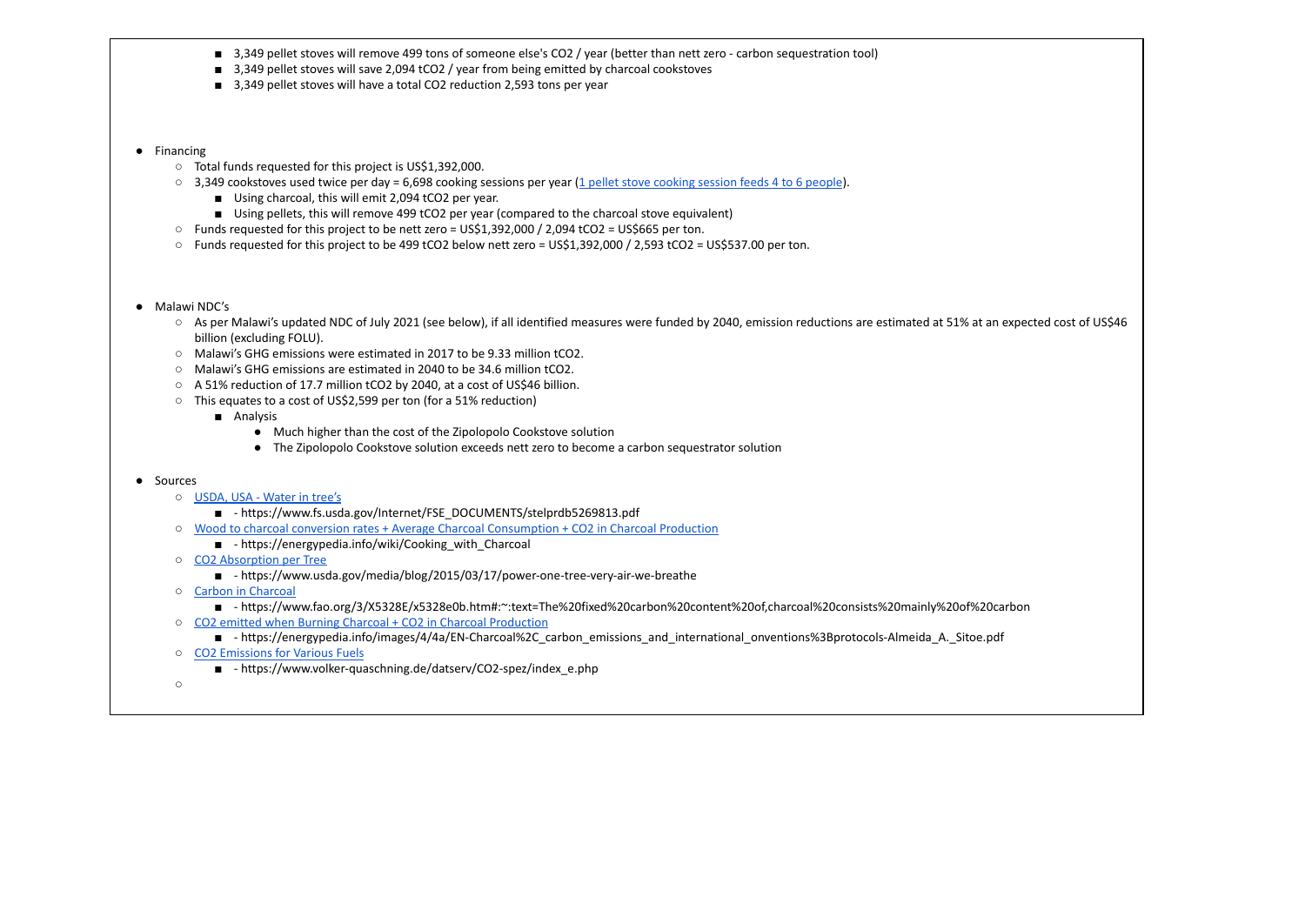# Estimated NDC funding requirements (mitigation and adaptation) Table 8-1

| <b>USD million</b>              | 2020-2025 | 2025-2030 | 2030-2040 |
|---------------------------------|-----------|-----------|-----------|
| <b>Mitigation measures</b>      |           |           |           |
| Unconditional contribution      | 1,664     | 1,949     | 5,362     |
| <b>Conditional contribution</b> | 2,550     | 5,393     | 24,866    |
| <b>Total</b>                    | 4,213     | 7,341     | 30,228    |
| <b>Adaptation measures</b>      |           |           |           |
| Unconditional contribution      | 573       | 738       | 817       |
| <b>Conditional contribution</b> | 656       | 818       | 945       |
| <b>Total</b>                    | 1,230     | 1,556     | 1,762     |
| <b>Combined total</b>           | 5,443     | 8,897     | 31,990    |
|                                 |           |           |           |

| <b>Total</b> |
|--------------|
|              |
| 8,974        |
| 32,808       |
| 41,782       |
|              |
| 2,128        |
| 2,419        |
| 4,547        |
| 46,329       |
|              |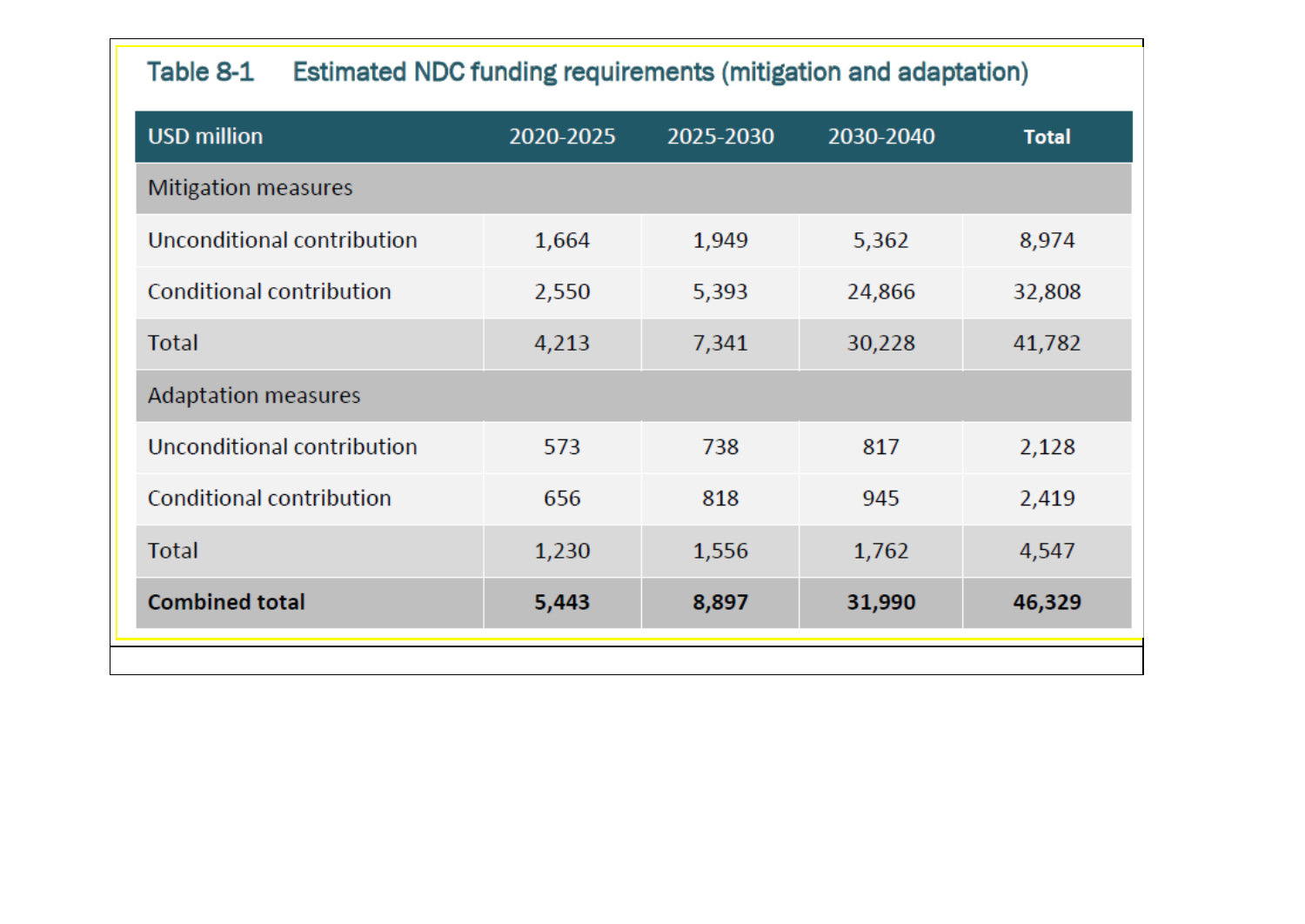# **GHG emissions profile (Baseline)**

GHG emissions (excl. FOLU), 2017



# **Contribution of emissions sources:**

- Agriculture 54%: livestock represents largest share ( $CH<sub>4</sub>$  and N<sub>2</sub>O) followed by emissions from managed agricultural soils  $(N_2O)$
- Energy 25%: Energy use in buildings for  $\bullet$ cooking, lighting, heating and cooling (LPG, diesel, kerosene); transport fuels (diesel, gasoline), energy industries (power; charcoal), and fugitive emissions
- Waste 18%: solid waste disposal at  $\bullet$ unmanaged dumpsites  $(CH<sub>4</sub>)$ ; open burning, and waste water treatment  $(N_2O)$
- **IPPU 3%: mainly calcination**  $CO<sub>2</sub>$  **from clinker**  $\bullet$ within cement plants, and lime production

Source data: Malawi GHGI, TNC, EC, 2020 and UNDP, 2020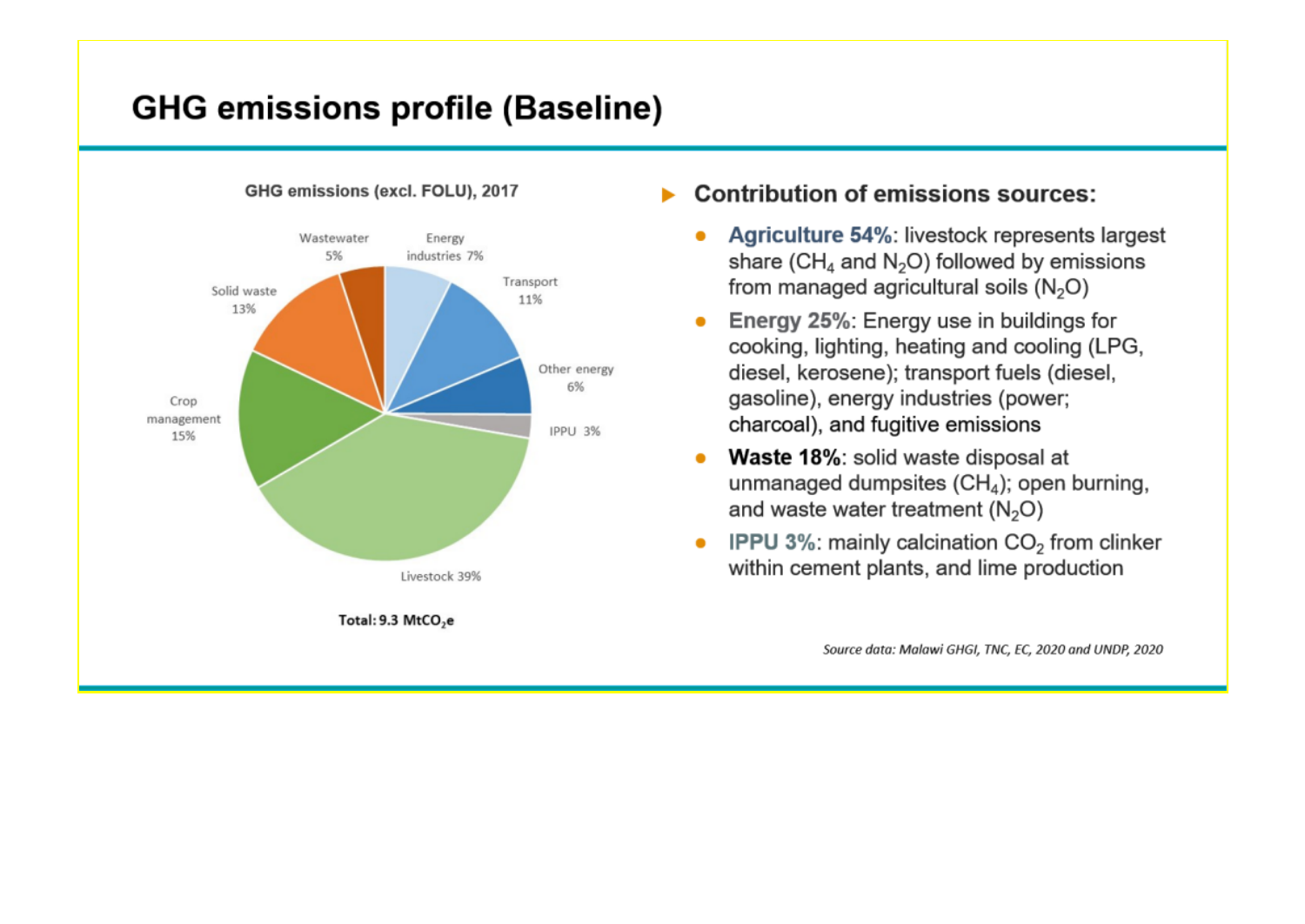# **GHG Mitigation Goals**

- Malawi's GHG emissions are currently among the lowest worldwide
- Under BAU scenario, emissions are forecast to increase by more than three times by 2040
- Energy use is expected to be the largest driver followed by waste generation, livestock and crop management.
- Analyses of Malawi's mitigation potential shows that projected emissions could be reduced by around 50 per cent (50%) by 2040 if all identified measures were funded.
- Energy sector account for the largest share of total potential at 85%, followed by agriculture (9%), waste (5%), and IPPU (1%)
- Much of Malawi's mitigation potential could be achieved at relatively low cost  $(<$ \$30/tCO<sub>2</sub>e)
- Approximately 216,000 new green jobs could be created associated with successful implementation of the identified measures.

# SECTION 6: MONITORING AND REPORTING

- 6.1. Please describe how you intend to track the progress of the proposed outcomes in section 3. Please also describe if you intend to use other existing reporting frameworks to track progress on the proposed outcomes.
	- Sales of stoves and pellets are tracked using our own database.
	- For user identification, we use the Malawi national ID system.
	- We are not aware of other reporting frameworks but are happy to consider using them.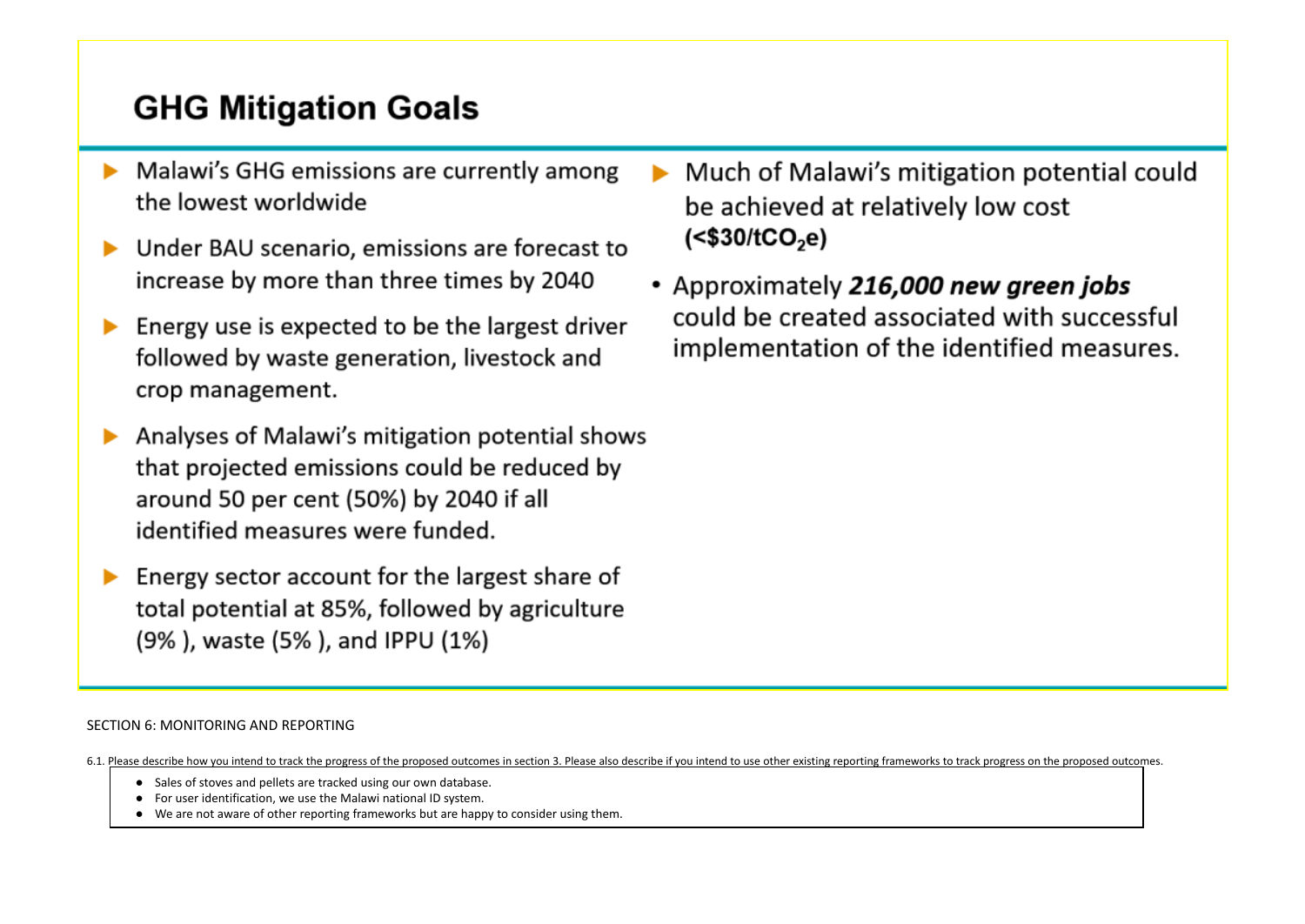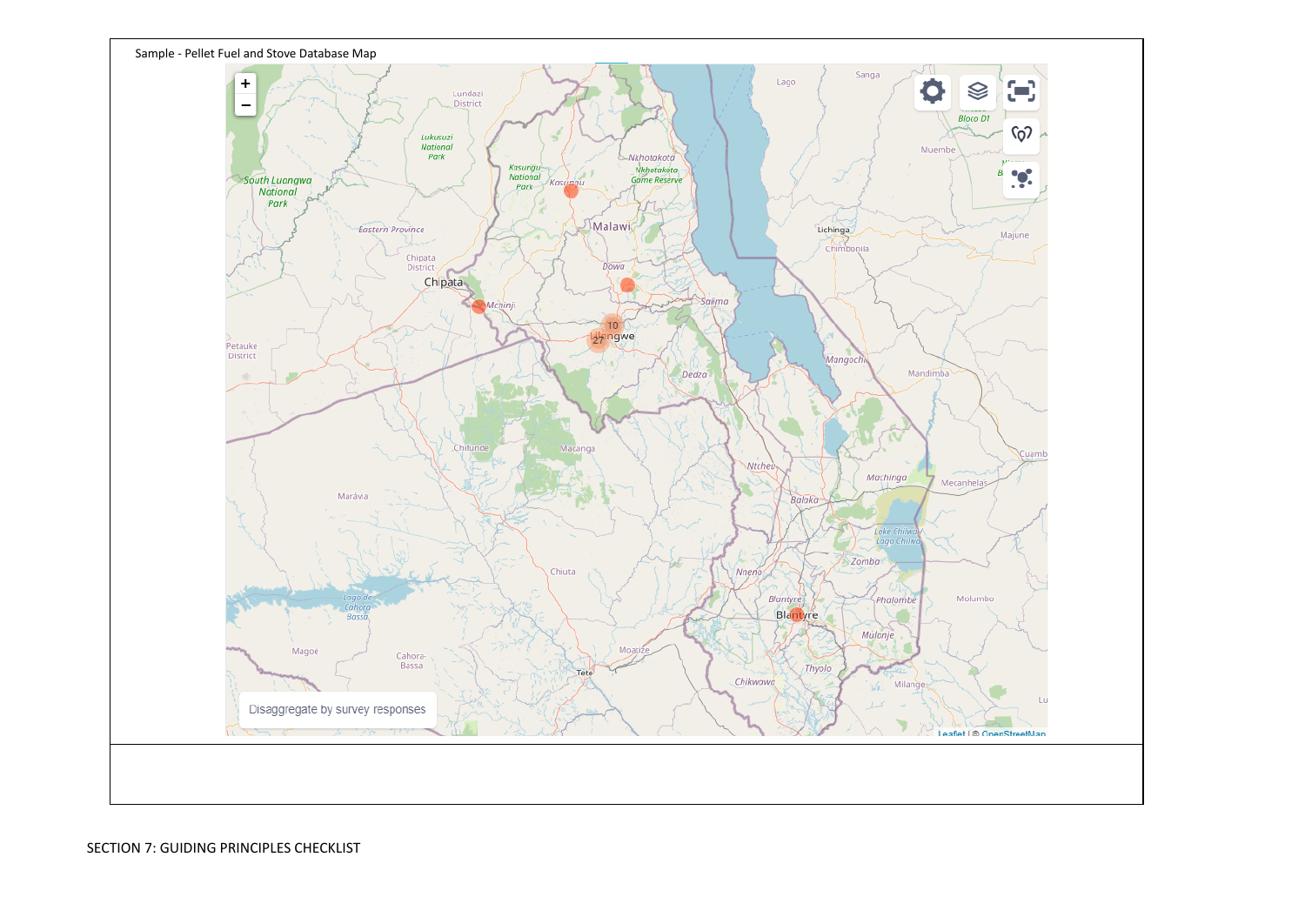Please use the checklist below to validate that the proposed Energy Compact is aligned with the guiding principles.

- I. Stepping up ambition and accelerating action Increase contribution of and accelerate the implementation of the SDG7 targets in support of the 2030 Agenda for Sustainable Development for Paris Agreement I. 1. Does the Energy Compact strengthen and/or add a target, commitment, policy, action related to SDG7 and its linkages to the other SDGs that results in a higher cumulative impact *compared to existing frameworks?* ☒Yes ☐No
	- *I.2. Does the Energy Compact increase the geographical and/or sectoral coverage of SDG7 related efforts?* ☒Yes ☐No
	- 1.3. Does the Energy Compact consider inclusion of key priority issues towards achieving SDG7 by 2030 and the net-zero emission goal of the Paris Agreement by 2050 as defined by latest global analysis *and data including the outcome of the Technical Working Groups?* ☒Yes ☐No
- II. Alignment with the 2030 agenda on Sustainable Development Goals Ensure coherence and alignment with SDG implementation plans and strategies by 2030 as well as national development plans and priorities. II.1. Has the Energy Compact considered enabling actions of SDG7 to reach the other sustainable development goals by 2030?  $\boxtimes$  Yes  $\Box$ No II.2. Does the Energy Compact align with national, sectoral, and/or sub-national sustainable development strategies/plans, including SDG implementation plans/roadmaps?  $\boxtimes$ Yes  $\Box$ No II.3. Has the Energy Compact considered a timeframe in line with the Decade of Action?  $\boxtimes$ Yes  $\Box$ No
- III. Alignment with Paris Agreement and net-zero by 2050 Ensure coherence and alignment with the Nationally Determined Contributions, long term net zero emission strategies. III.1. Has the Energy Compact considered a timeframe in line with the net-zero goal of the Paris Agreement by 2050?  $\boxtimes$  Yes  $\Box$  No *III.2. Has the Energy Compact considered energy-related targets and information in the updated/enhanced NDCs?* ☒Yes ☐No III.3. Has the Energy Compact considered alignment with reaching the net-zero emissions goal set by many countries by 2050?  $\boxtimes$  Yes  $\Box$  No
- IV. Leaving no one behind, strengthening inclusion, interlinkages, and synergies Enabling the achievement of SDGs and just transition by reflecting interlinkages with other SDGs. *IV.1. Does the Energy Compact include socio-economic impacts of measures being considered?* ☒Yes ☐No
	- *IV.2. Does the Energy Compact identify steps towards an inclusive, just energy transition?* ☒Yes ☐No

IV.3. Does the Energy Compact consider measures that address the needs of the most vulnerable groups (e.g. those impacted the most by energy transitions, lack of energy access)?  $\boxtimes$  Yes  $\Box$  No V. Feasibility and Robustness - Commitments and measures are technically sound, feasible, and verifiable based a set of objectives with specific performance indicators, baselines, targets and data sources as needed. V.1. Is the information included in the Energy Compact based on updated quality data and sectoral assessments, with clear and transparent methodologies related to the proposed measures?  $\boxtimes$ Yes  $\Box$ No V.2. Has the Energy Compact considered inclusion of a set of SMART (specific, measurable, achievable, resource-based and time based) objectives?  $\boxtimes$ Yes  $\Box$ No V.3. Has the Energy Compact considered issues related to means of implementation to ensure feasibility of measures proposed (e.g. cost and financing strategy, technical assistant needs and *partnerships, policy and regulatory gaps, data and technology)?* ☒Yes ☐No

# SECTION 8: ENERGY COMPACT GENERAL INFORMATION

8.1. Title/name of the Energy Compact

Zipolopolo Cookstove Solutions

# 8.2. Lead entity name (for joint Energy Compacts please list all parties and include, in parenthesis, its entity type, using entity type from below)

AIATECH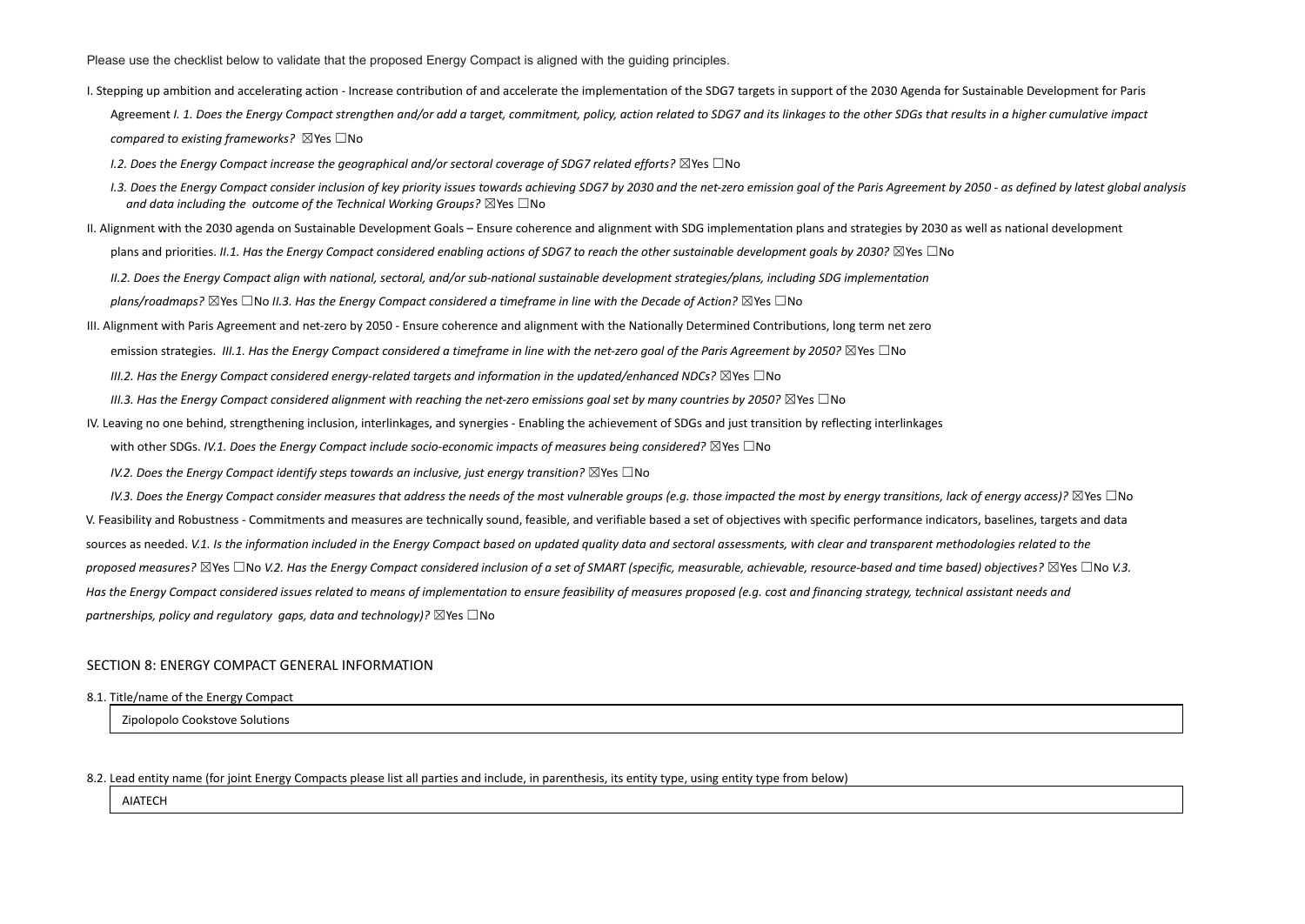| 8.3. Lead entity type                                                 |                                         |                                                    |
|-----------------------------------------------------------------------|-----------------------------------------|----------------------------------------------------|
|                                                                       | $\Box$ Local/Regional Government        | $\Box$ Multilateral body /Intergovernmental Organ  |
| $\Box$ Government                                                     | $\Box$ Civil Society organization/Youth | $\Box$ Academic Institution / Scientific Community |
| $\Box$ Non-Governmental Organization (NGO)                            |                                         |                                                    |
|                                                                       | $\Box$ Philanthropic Organization       | $\Box$ Other relevant actor                        |
| $\boxtimes$ Private Sector                                            |                                         |                                                    |
| 8.4 Contact Information                                               |                                         |                                                    |
| Marcel Blankenstein - marcel.blankenstein@gmail.com - 265 999 821 959 |                                         |                                                    |

8.5. Please select the geographical coverage of the Energy Compact

☒Africa ☐Asia and Pacific ☐Europe ☐Latin America and Caribbean ☐North America ☐West Asia ☐Global

8.6. Please select the Energy Compact thematic focus area(s)

□ Energy Access ⊠ Energy Transition ⊠ Enabling SDGs through inclusive just Energy Transitions □ Innovation, Technology and Data □ Finance and Investment.

# SECTION 9: ADDITIONAL INFORMATION (IF REQUIRED)

Please provide additional website link(s) on your Energy Compact, which may contain relevant key documents, photos, short video clips etc.

Zipolopolo "FAST" Cookstove - [Introduction](https://mailchi.mp/9787e1ca54cb/zipolopolo-fast-cookstove-introduction)

[Zipolopolo](http://https//mailchi.mp/34a7977eea0e/zipolopolo-fast-cookstove-small-fast-moto-fuel-bag) "FAST" Cookstove - Small Fuel Bag

[Zipolopolo](https://mailchi.mp/56ca183f4cd5/zipolopolo-fast-cookstove-cellphone-battery-hack) "FAST" Cookstove - Cellphone Battery Hack

[Zipolopolo](https://mailchi.mp/d832c2e8dc7f/zipolopolo-fast-cookstove-large-fast-moto-fuel-bag) "FAST" Cookstove - Large Fuel Bag

[Zipolopolo](https://mailchi.mp/633e48549940/zipolopolo-fast-cookstove-removing-the-ash) "FAST" Cookstove - Removing the Ash

[Zipolopolo](https://mailchi.mp/e1172ea42d70/zipolopolo-fast-cookstove-power-supplies) "FAST" Cookstove - Multiple Power Supplies

Zipolopolo "FAST" Cookstove - Cookbook Ver [28.08.2021](https://mailchi.mp/aecb3ee9ab1c/zipolopolo-fast-cookstove-cookbook-ver-280821)

[Zipolopolo](https://mailchi.mp/65262a1aad9c/zipolopolo-fast-cookstove-multiple-stoves-on-one-power-supply) "FAST" Cookstove - Multiple Stoves, One Power Supply

[Zipolopolo](https://mailchi.mp/d7f7ef4f625a/zipolopolo-fast-cookstove-charcoal-price-is-hurting) "FAST" Cookstove - Charcoal Price is Hurting

[Zipolopolo](https://mailchi.mp/1a8b29978a6d/zipolopolo-fast-cookstove-recycled-paper-as-fuel) "FAST" Cookstove - Recycled Paper as Fuel

[Zipolopolo](https://mailchi.mp/b2b7d8bf2997/zipolopolo-fast-cookstove-chicken-stew-recipe) "FAST" Cookstove - Chicken Stew Recipe

[Zipolopolo](https://mailchi.mp/63373a0078fc/zipolopolo-fast-cookstove-meal-for-4-to-6-people-in-26-minutes) "FAST" Cookstove - Meal for 4 to 6 People in 26 Minutes

Zipolopolo "FAST" Cookstove - Disaster Management and [Preparedness](https://mailchi.mp/f82a424988d1/zipolopolo-fast-cookstove-disaster-management-and-preparedness)

# rganization